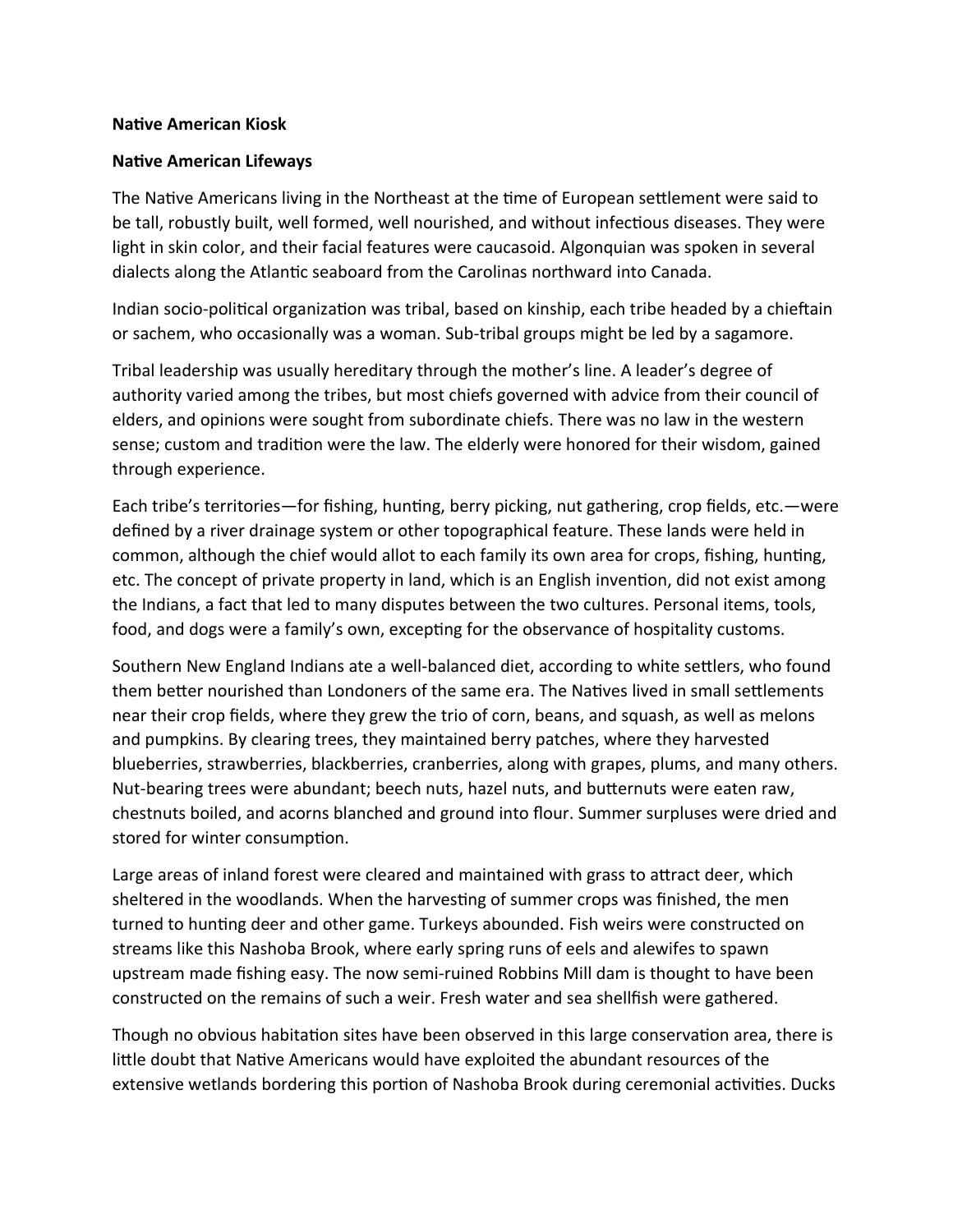raising ducklings in spring or migrating in the fall were easy targets. The coarse sedges and reeds could be woven into mats and baskets. Certain woody stems made excellent arrows.

The Indians of this region cooked in stone, wood, or birch bark pots, either set into hot coals or filled with water heated with hot stones. Foods were combined in numerous ways to provide soups, stews, roasts, berry cakes, and vegetable breads. Maple syrup was prepared. It is said that there were 150 recipes for maize alone, and not a few Indian recipes have been passed down through New England families for generations: for example, Boston baked beans, succotash, corn bread, and Indian pudding.

Most New England Indians did not live in wigwams. The southern tribes, living in villages next to crop fields, built permanent shelters. Flexible saplings, firmly secured into the ground in a roughly circular or oval plan, were bent into a curve so that ends met in the middle where they were secured with withes. Cross pieces of flexible, strong reeds or long branches were interwoven among the saplings to create a secure frame. A smoke hole was left open at the top, while the rest of the structure was covered with woven mats and animal skins. A doorway, or two, to provide ventilation, could be covered with a leather flap.

Sleeping platforms were fashioned at a low height around the interior walls and covered with skins. A ring of stones provided a hearth for inside cooking. Baskets holding household items as well as herbs, medicinals, and dried food stores were stashed under the bed platforms.

Further north, long houses were built to accommodate several families, each with its own hearth. Because wigwams were easily transportable, they were used primarily for temporary camps established during the growing season at various places for the gathering of different foods.

Tools and implements were crafted with ingenuity and often artistry from a wide variety of natural materials. Bowls and cooking pots were made from steatite, a soft stone, until about 1500 AD, when women learned to make pottery from clay by coiling long slender rolls in a circular pattern on top of each other. These vessels were then hardened with fire. Other containers were made by weaving grasses, reeds, and strips of birch bark into baskets of all sizes and shapes for specialized purposes. Both baskets and birch bark canoe coverings were made waterproof by the application of animal fats and vegetable tars and resins.

A variety of knives, adzes, chisels, axes, fish hooks, and many other implements were made by knapping or grinding stone, bones, and antlers. A woman's pestle, or grinding stone, was often carried with her, and basins for the grinding of meal and flour from grains were often created out of conveniently shaped boulders located at well-used camping sites (Figure 11).

Clothing was fashioned from carefully treated skins, made into a variety of types of leather, and from woven textiles. In summer, men wore loin cloths and women, short skirts. Children ran naked. Both genders often wore a short cape that covered the shoulders to the waist. In winter, particularly in more northerly territory, fur lined clothing was tailored. Moccasins were made